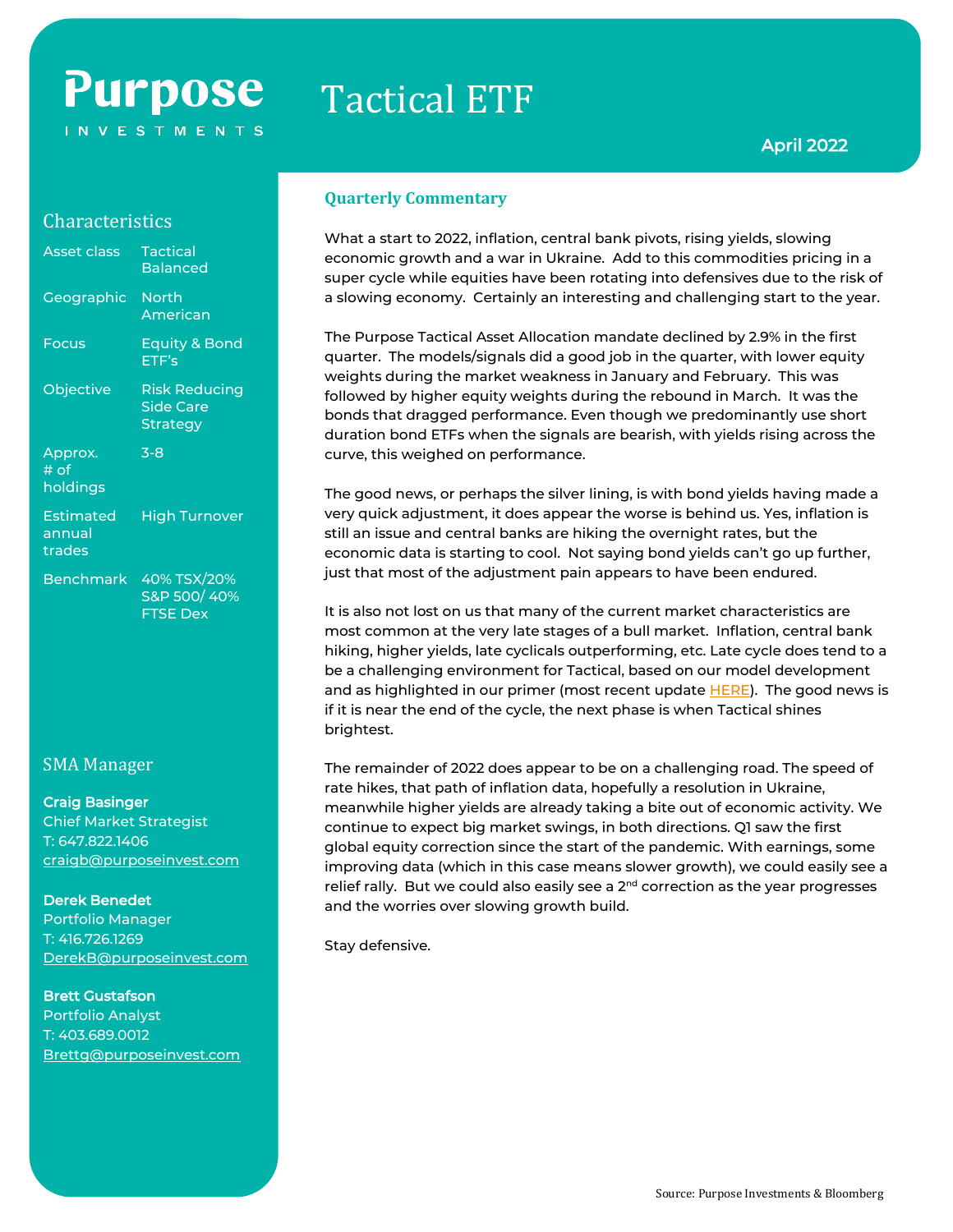# Purpose Investments Tactical ETF 22 22

SMA Commentary **April 2022** 



#### **Performance**

SMA Composite Performance since inception 0% w  $-5%$  $-10%$  $-15%$  $-20%$  $-25%$ **TSX Tactical**  $-30%$ Aug-16 Aug-11 Aug-12 Aug-13 Aug-14 Aug-15 Aug-17 Aug-18 Aug-19 Aug-20 Aug-21 **Tactical - Since Launch on SMA** \$240,000 \$220,000 \$200,000 \$180,000 \$160,000 \$140,000 \$120,000 \$100,000 \$80,000 Aug-17 Aug-19  $Feb-12$ Aug-12  $Feb-13$  $Feb-15$ Aug-15 Feb-16 Aug-16  $Feb-17$  $Feb-18$ Aug-18 Feb-19 Feb-20 Aug-20 Aug-11 Aug-13 Feb-14 Aug-14 Feb-22  $Feb-21$  $Aug-21$ 

**Tactical vs Equity Markets Drawdown** 

After Management Fees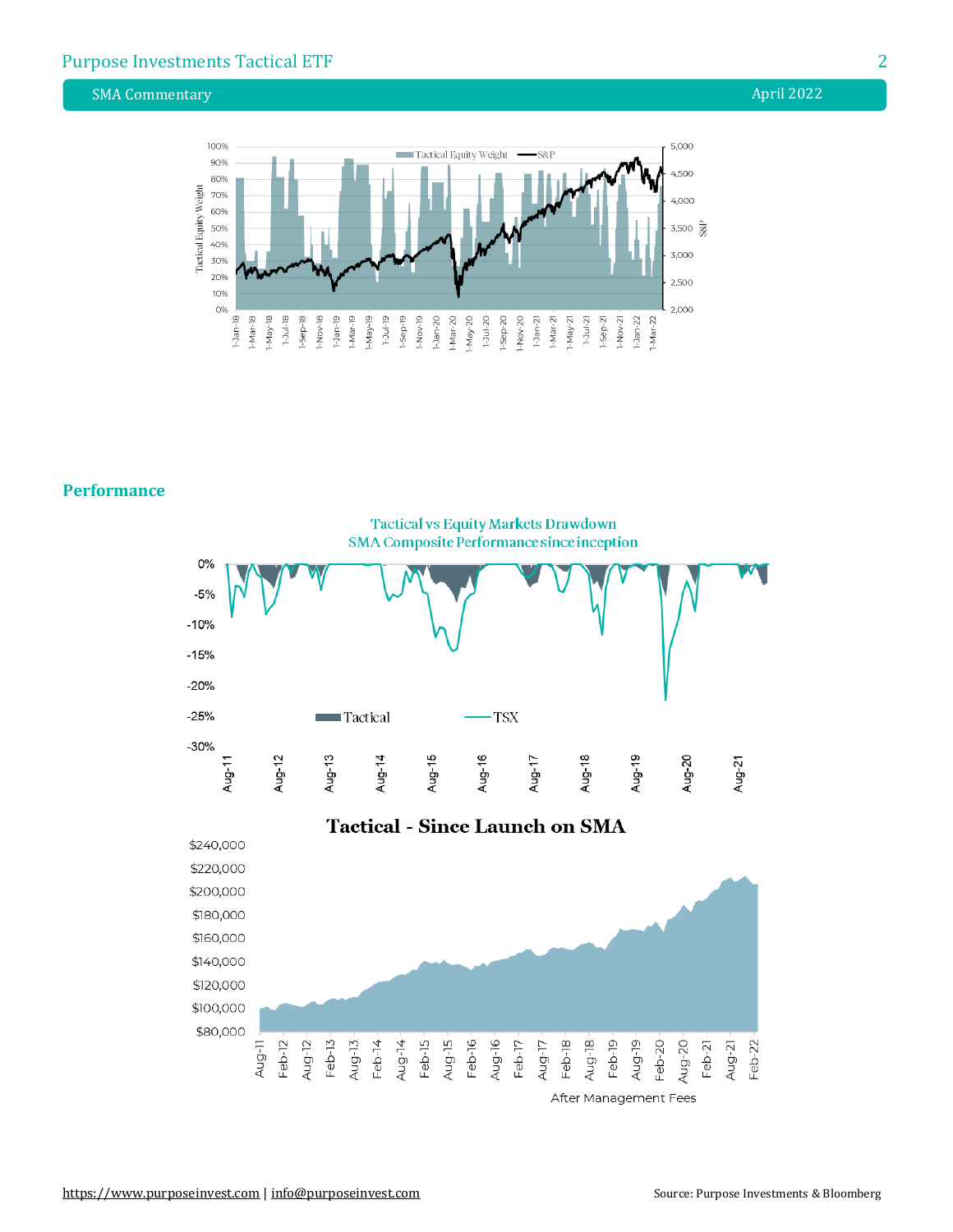# Purpose Investments Tactical ETF 3 3

| <b>SMA Commentary</b> |         |          |          |         |            |         |         |           | April 2022 |         |
|-----------------------|---------|----------|----------|---------|------------|---------|---------|-----------|------------|---------|
|                       | 1-month | 3-months | 6-months |         | <b>YTD</b> |         |         |           |            |         |
| <b>Tactical ETF</b>   |         |          |          | 1-year  |            | 3-year  | 5-year  | Inception |            |         |
|                       | 0.4%    | $-2.9%$  | $-0.3%$  | 5.0%    | $-2.9%$    | 9.2%    | 7.8%    | 8.4%      |            |         |
| <b>Benchmark</b>      | 0.9%    | $-2.6%$  | 2.6%     | 8.7%    | $-2.6%$    | 9.2%    | 7.8%    | 8.4%      |            |         |
| $+/-$                 | $-0.4%$ | $-0.3%$  | $-3.0%$  | $-3.8%$ | $-0.3%$    | 0.0%    | 0.0%    | 0.1%      |            |         |
|                       | 2012    | 2013     | 2014     | 2015    | 2016       | 2017    | 2018    | 2019      | 2020       | 2021    |
| <b>Tactical ETF</b>   | 6.1%    | 14.4%    | 14.2%    | 3.7%    | 6.8%       | 5.5%    | $-0.2%$ | 14.7%     | 14.0%      | 11.7%   |
| <b>Benchmark</b>      | 6.5%    | 12.2%    | 12.6%    | 1.6%    | 10.7%      | 7.4%    | $-2.2%$ | 16.9%     | 9.4%       | 13.9%   |
| $+/-$                 | $-0.3%$ | 2.2%     | 1.6%     | 2.1%    | $-3.9%$    | $-1.8%$ | 2.0%    | $-2.2%$   | 4.5%       | $-2.3%$ |

**Risk Management**



|                            | <b>Tactical</b> | <b>Benchmark</b> |
|----------------------------|-----------------|------------------|
| <b>Sharpe Ratio</b>        | 1.18            | 1.02             |
| Max Drawdown               | $-5.3%$         | $-12.6%$         |
| <b>Standard Deviation</b>  | $6.0\%$         | 6.9%             |
| <b>Downside Deviation</b>  | 2.9%            | 6.0%             |
| Beta                       | 0.70            | 1.00             |
| <b>Up Market Capture</b>   | 90%             | 100%             |
| <b>Down Market Capture</b> | 75%             | 100%             |

**Composition**

| <b>Positions</b>                        |                   |               |  |
|-----------------------------------------|-------------------|---------------|--|
| <b>Model Driven Positions</b>           | <b>Focus</b>      | <b>Weight</b> |  |
| <b>HORIZONS S&amp;P/TSX 60 INDEX ET</b> | <b>Cdn Equity</b> | 50.45%        |  |
| <b>ISHARES CORE CANADIAN SHORT</b>      | <b>Cdn Bond</b>   | 14.67%        |  |
| <b>SPDR S&amp;P 500 ETF TRUST</b>       | <b>US Equity</b>  | 4.98%         |  |
| <b>VANGUARD SHORT-TERM BOND ETF</b>     | <b>US Bond</b>    | 27.72%        |  |